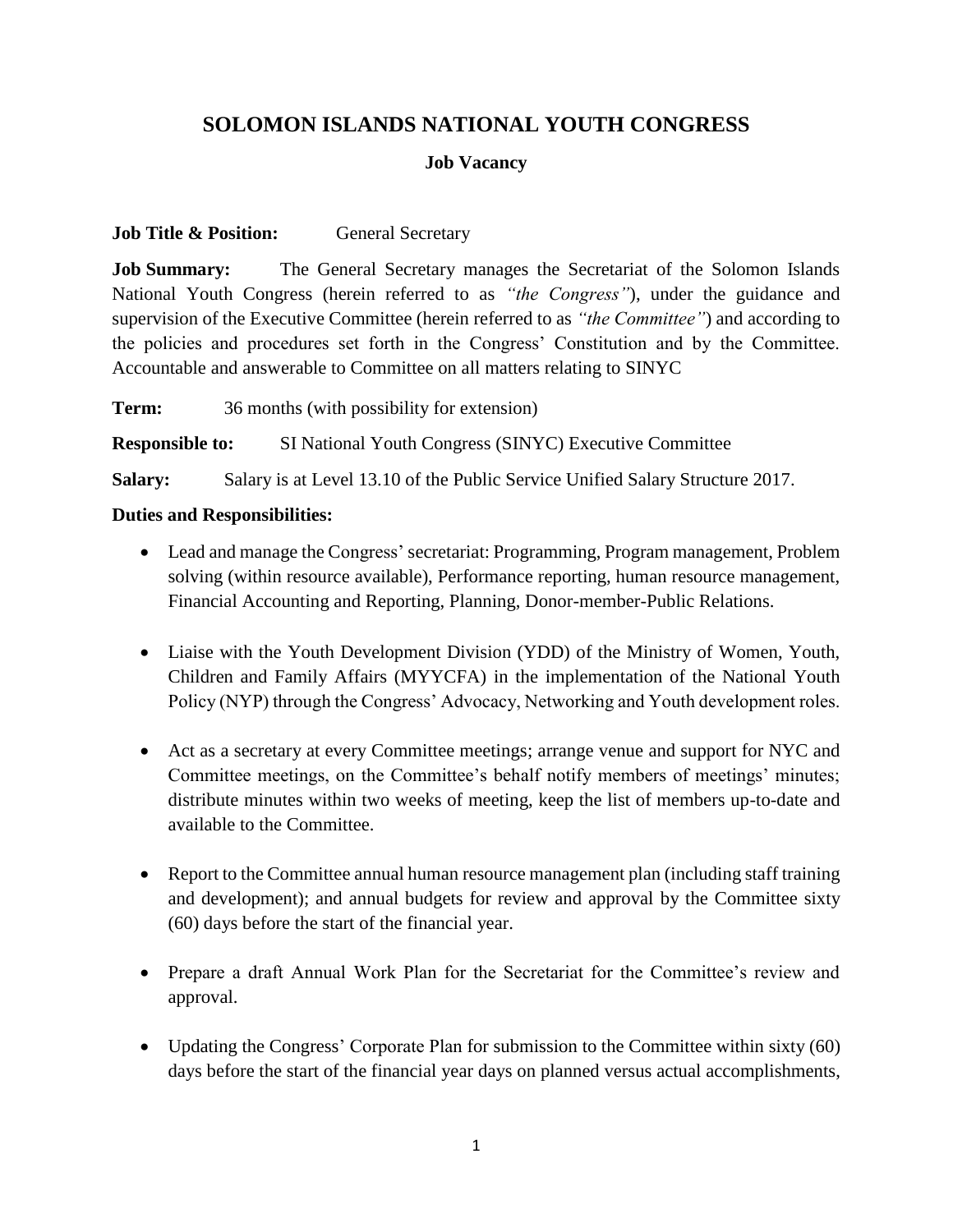failures and unplanned benefits and recommendations for the Committee's deliberations and approval.

- Manage the Congress' assets (monies, property and accounts) as instructed by the Committee and the Constitution; report monthly to the Committee within 10 days of the end on all of the NYC's income, expenditures and balances during the report month, and on anticipated future 3 months of income and expenditures; ensure the NYC's accounts are independently audited, and each year's audit report submitted to the Committee within 60 days of the end of each financial year.
- Represent the Congress and young people of Solomon Islands in National, Regional and International seminar, conferences and forums;
- Develop and maintain relationships with development partners and potential donors, youth groups, youth service providers etc.; to help achieve the NYP and Congress' Corporate Plan goals; and
- Develop and maintain relationships with the media to promote the visibility of the nation's youths their needs and contribution. This may include drafting and, with the Committee's approval, issuing of press releases.

## **Qualifications**

Has a Diploma or Degree in Social Work, Youth studies, Community Development or related fields; demonstrated wide experience working with youth development organizations at the national level.

- 1. Self-starter; able to initiate action within the law and existing procedures to achieve the Congress' goals.
- 2. At least five years management experience, including at least two years as program manager or higher, in youth gender or community development, with responsibilities that included staff supervision and financial management and reporting.
- 3. Demonstrated proficiency in MS office Excel.
- 4. Able to remain calm and positive in a complex multi-stakeholders work environment.